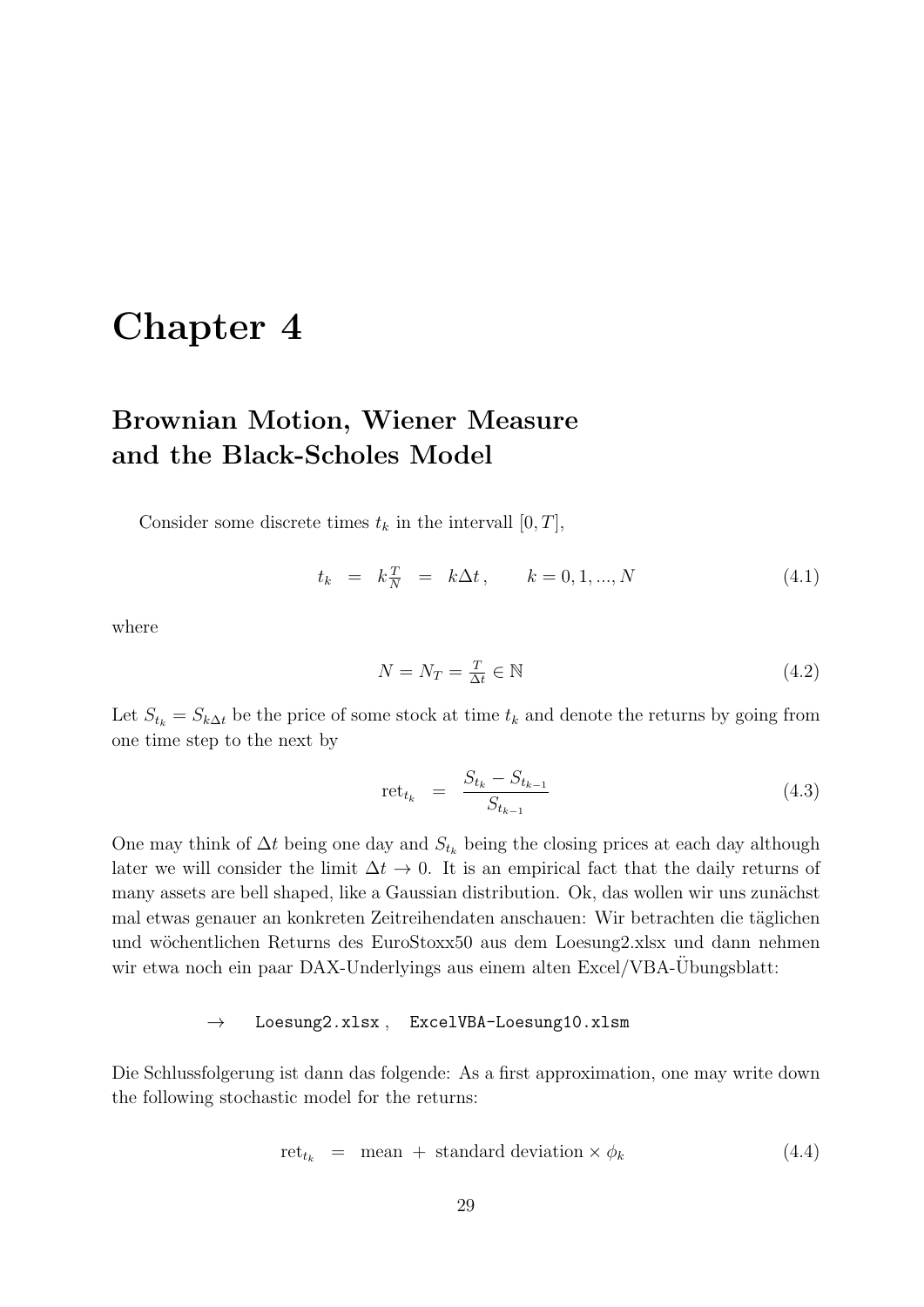where the  $\phi_k$  are identically independent normally distributed random numbers with mean zero and variance one,

$$
\phi_k \in \mathcal{N}(0,1) \quad \text{i.i.d.} \tag{4.5}
$$

This is only a first approximation. There are deviations from a Gaussian distribution. Most financial data have more heavy tails than a normal distribution and a higher peak at the mean value. Furthermore, the returns in (4.4) are not completely independent. Many financial data show a positive correlation of the absolute values of the returns, of  $|\text{ret}_{t_k}|$  and  $|\text{ret}_{t_{k+m}}|$ . In the book of Shiryaev Essentials of Stochastic Finance one can find a detailed discussion of the statistical analysis of financial data (in Chapter 4) as well as an overview of the proposed stochastic models to fit these data.

We now analyze how the mean and the standard deviation in (4.4) have to scale with  $\Delta t$  in order to get a reasonable model in the time continuous case  $\Delta t \to 0$ . To this end we write

$$
\text{ret}_{t_k} = \mu \Delta t^{\alpha} + \sigma \Delta t^{\beta} \phi_k \tag{4.6}
$$

such that

$$
S_{t_k} = S_{t_{k-1}} (1 + \mu \Delta t^{\alpha} + \sigma \Delta t^{\beta} \phi_k)
$$

or, with  $t = N_t \times \Delta t$ ,  $N_t = t/\Delta t$ ,

$$
S_t = S_0 \prod_{k=1}^{N_t} \left( 1 + \mu \Delta t^{\alpha} + \sigma \Delta t^{\beta} \phi_k \right) \tag{4.7}
$$

Suppose for the moment the model is deterministic,  $\sigma = 0$ . Then, using the first order Taylor expansion  $\log(1+x) = x + O(x^2)$  in the third line,

$$
S_t = S_0 \left(1 + \mu \Delta t^{\alpha}\right)^{N_t}
$$
  
\n
$$
= S_0 e^{N_t \log(1 + \mu \Delta t^{\alpha})}
$$
  
\n
$$
= S_0 e^{N_t(\mu \Delta t^{\alpha} + O(\Delta t^{2\alpha}))}
$$
  
\n
$$
= S_0 e^{\mu t \Delta t^{\alpha - 1} + O(\Delta t^{2\alpha - 1})}
$$
\n(4.8)

which gives  $\alpha = 1$  and exponential growth (or decrease) in the time continuous case,  $S_t = S_0 e^{\mu t}$  which is simply the solution of  $dS/S = \mu dt$ . Now consider the stochastic part in (4.6). For simplicity, we put  $\mu = 0$ . Then, now using the second order Taylor expansion  $log(1+x) = x - x^2/2 + O(x^3)$  in the third line,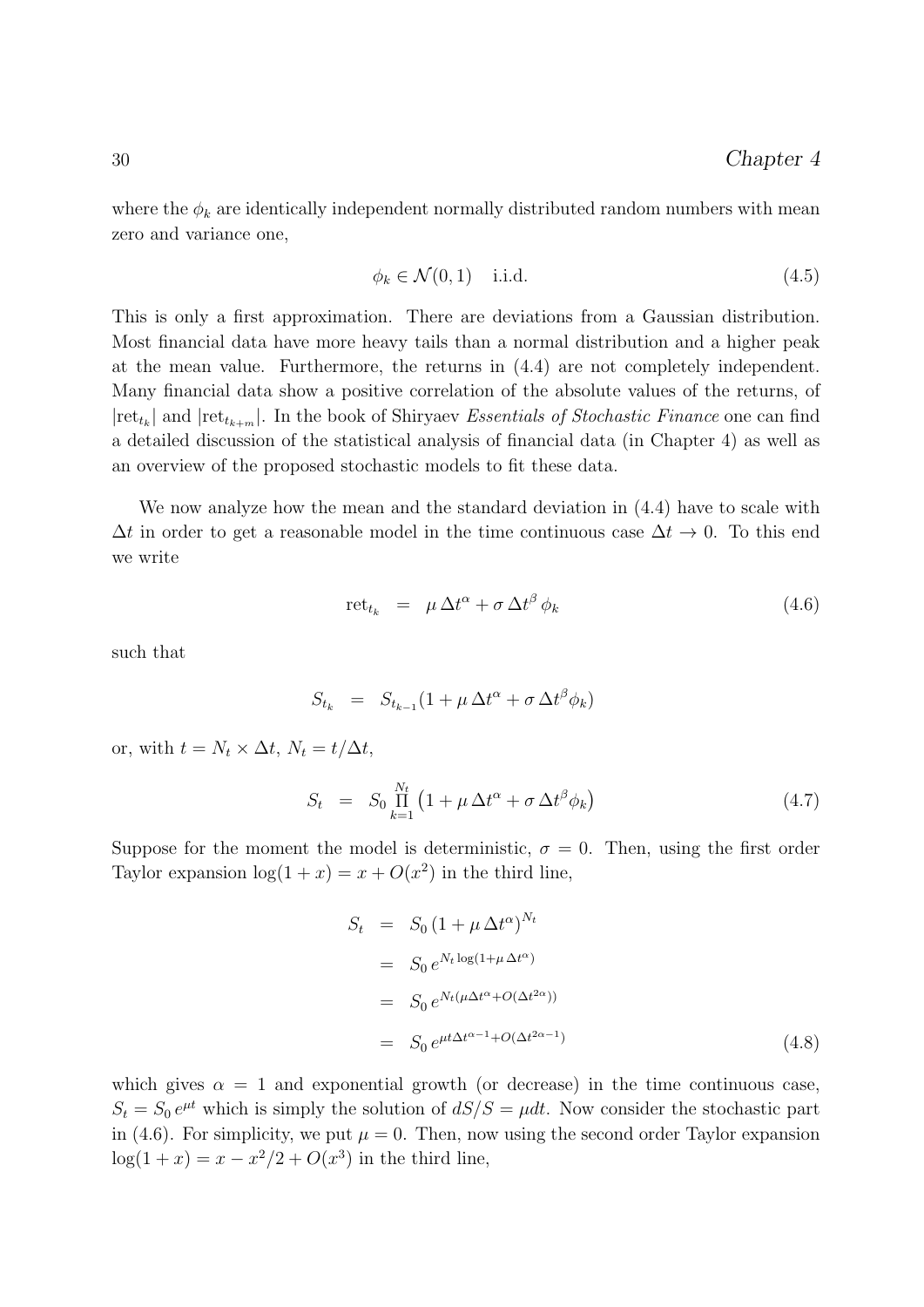$$
S_t = S_0 \prod_{k=1}^{N_t} \left(1 + \sigma \Delta t^{\beta} \phi_k\right)
$$
  
\n
$$
= S_0 \exp\left\{\sum_{k=1}^{N_t} \log(1 + \sigma \Delta t^{\beta} \phi_k)\right\}
$$
  
\n
$$
= S_0 \exp\left\{\sum_{k=1}^{N_t} \left[\sigma \Delta t^{\beta} \phi_k - \frac{1}{2} \sigma^2 \Delta t^{2\beta} \phi_k^2 + O(\Delta t^{3\beta})\right]\right\}
$$
  
\n
$$
= S_0 \exp\left\{\sigma \Delta t^{\beta} \sum_{k=1}^{N_t} \phi_k - \frac{\sigma^2}{2} \Delta t^{2\beta} \sum_{k=1}^{N_t} \phi_k^2 + O(N_t \Delta t^{3\beta} = \Delta t^{3\beta - 1})\right\}
$$
(4.9)

We now consider for what values of  $\beta$  the expectation

$$
\mathsf{E}\bigg[f\bigg(\Delta t^{\beta} \sum_{k=1}^{N_t} \phi_k\bigg)\bigg] = \int_{\mathbb{R}^{N_t}} f\bigg(\Delta t^{\beta} \sum_{k=1}^{N_t} \phi_k\bigg) \prod_{k=1}^{N_t} \frac{1}{\sqrt{2\pi}} e^{-\frac{\phi_k^2}{2}} d\phi_k \tag{4.10}
$$

has a nontrivial limit. Here  $f$  is some function. We make a substitution of variables  $(\phi_k)_{1\leq k\leq N_t}\to (x_k)_{1\leq k\leq N_t}$  defined as follows:

$$
x_1 = \sqrt{\Delta t} \phi_1
$$
  
\n
$$
x_2 = \sqrt{\Delta t} (\phi_1 + \phi_2)
$$
  
\n
$$
x_3 = \sqrt{\Delta t} (\phi_1 + \phi_2 + \phi_3)
$$
  
\n
$$
\vdots
$$
  
\n
$$
x_{N_t} = \sqrt{\Delta t} (\phi_1 + \phi_2 + \dots + \phi_{N_t})
$$
  
\n
$$
\phi_1 = x_1/\sqrt{\Delta t}
$$
  
\n
$$
\phi_2 = (x_2 - x_1)/\sqrt{\Delta t}
$$
  
\n
$$
\phi_3 = (x_3 - x_2)/\sqrt{\Delta t}
$$
  
\n
$$
\vdots
$$
  
\n
$$
\vdots
$$
  
\n
$$
x_{N_t} = \sqrt{\Delta t} (\phi_1 + \phi_2 + \dots + \phi_{N_t})
$$
  
\n
$$
\phi_{N_t} = (x_{N_t} - x_{N_t-1})/\sqrt{\Delta t}
$$
  
\n(4.11)

The Jacobian of the transformation (4.11) is det  $\frac{\partial \phi}{\partial x} = 1/$ √  $\overline{\Delta t}^{N_t}$  since, with  $N = N_t$ ,

$$
\frac{\partial \phi}{\partial x} = \begin{pmatrix} - & \nabla_x \phi_1 & - \\ & \nabla_x \phi_1 & - \\ \vdots & \vdots & \vdots \\ - & \nabla_x \phi_N & - \end{pmatrix} = \begin{pmatrix} \frac{\partial \phi_1}{\partial x_1} & \frac{\partial \phi_1}{\partial x_2} & \cdots & \frac{\partial \phi_1}{\partial x_N} \\ \frac{\partial \phi_2}{\partial x_1} & \frac{\partial \phi_2}{\partial x_2} & \cdots & \frac{\partial \phi_2}{\partial x_N} \\ \vdots & \vdots & & \vdots \\ \frac{\partial \phi_N}{\partial x_1} & \frac{\partial \phi_N}{\partial x_2} & \cdots & \frac{\partial \phi_N}{\partial x_N} \end{pmatrix}
$$

$$
= \begin{pmatrix} \frac{1}{\sqrt{\Delta t}} & 0 & \cdots & 0 & 0 \\ -\frac{1}{\sqrt{\Delta t}} & \frac{1}{\sqrt{\Delta t}} & 0 & \cdots & 0 \\ 0 & -\frac{1}{\sqrt{\Delta t}} & \frac{1}{\sqrt{\Delta t}} & 0 \\ 0 & 0 & \cdots & -\frac{1}{\sqrt{\Delta t}} & \frac{1}{\sqrt{\Delta t}} \end{pmatrix}
$$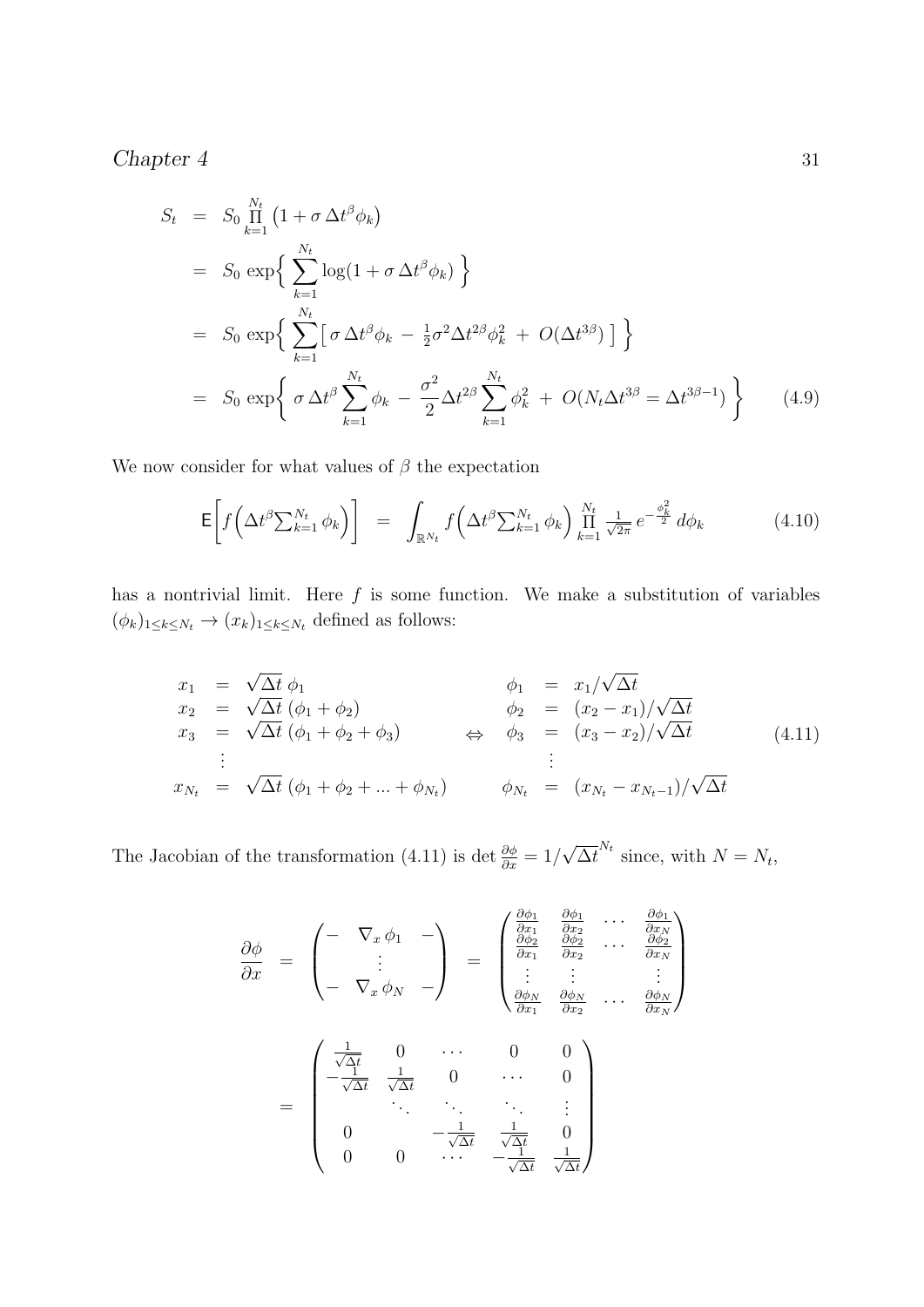Thus the expectation (4.10) becomes, with  $N = N_t = t/\Delta t,$ 

$$
\begin{split}\n\mathsf{E}\left[f\left(\Delta t^{\beta}\sum_{k=1}^{N}\phi_{k}\right)\right] &= \int_{\mathbb{R}^{N}}f\left(\Delta t^{\beta}\sum_{k=1}^{N_{t}}\phi_{k}\right)\prod_{k=1}^{N}\left\{\frac{1}{\sqrt{2\pi}}\,e^{-\frac{\phi_{k}^{2}}{2}}\,d\phi_{k}\right\} \\
&= \int_{\mathbb{R}^{N}}f\left(\Delta t^{\beta-\frac{1}{2}}\sqrt{\Delta t}\sum_{k=1}^{N}\phi_{k}\right)\prod_{k=1}^{N}\left\{\frac{1}{\sqrt{2\pi}}\,e^{-\frac{\phi_{k}^{2}}{2}}\right\}d\phi_{1}\cdots d\phi_{N} \\
&= \int_{\mathbb{R}^{N}}f\left(\Delta t^{\beta-\frac{1}{2}}x_{N}\right)\prod_{k=1}^{N}\left\{\frac{1}{\sqrt{2\pi}}\,e^{-\frac{(x_{k}-x_{k-1})^{2}}{2\Delta t}}\right\}\,\det\left[\frac{\partial\phi}{\partial x}\right]dx_{1}\cdots dx_{N} \\
&= \int_{\mathbb{R}^{N}}f\left(\Delta t^{\beta-\frac{1}{2}}x_{N}\right)\prod_{k=1}^{N}\left\{\frac{1}{\sqrt{2\pi}}\,e^{-\frac{(x_{k}-x_{k-1})^{2}}{2\Delta t}}\right\}\frac{1}{(\sqrt{\Delta t})^{N}}\,dx_{1}\cdots dx_{N} \\
&= \int_{\mathbb{R}^{N}}f\left(\Delta t^{\beta-\frac{1}{2}}x_{N}\right)\prod_{k=1}^{N}\left\{\frac{1}{\sqrt{2\pi\Delta t}}\,e^{-\frac{(x_{k-1}-x_{k})^{2}}{2\Delta t}}\right\}dx_{1}\cdots dx_{N} \\
&= \int_{\mathbb{R}^{N}}f\left(\Delta t^{\beta-\frac{1}{2}}x_{N}\right)\prod_{k=1}^{N}\left\{p_{\Delta t}(x_{k-1},x_{k})\,dx_{k}\right\} \tag{4.12}\n\end{split}
$$

where we introduced the kernel

$$
p_{\tau}(x,y) := \frac{1}{\sqrt{2\pi\tau}} e^{-\frac{(x-y)^2}{2\tau}}
$$
\n(4.13)

and used the definition

$$
x_0 := 0 \tag{4.14}
$$

The kernel (4.13) has the following basic property:

**Lemma 4.1:** Let  $p_t(x, y)$  be given by (4.13). Then

$$
\int_{\mathbb{R}} p_s(x, y) p_t(y, z) \, dy = p_{s+t}(x, z) \tag{4.15}
$$

Proof: We have

$$
p_s(x, y)p_t(y, z) = \frac{e^{-\frac{x^2}{2s} - \frac{z^2}{2t}}}{2\pi\sqrt{st}} e^{-\left(\frac{1}{2s} + \frac{1}{2t}\right)y^2 + \left(\frac{x}{s} + \frac{z}{t}\right)y}
$$
  
\n
$$
= \frac{e^{-\frac{x^2}{2s} - \frac{z^2}{2t}}}{2\pi\sqrt{st}} e^{-\frac{s+t}{2st}\left(y^2 - 2\frac{xt + zs}{s+t}y\right)}
$$
  
\n
$$
= \frac{e^{-\frac{x^2}{2s} - \frac{z^2}{2t}}}{2\pi\sqrt{st}} e^{-\frac{s+t}{2st}\left(y - \frac{xt + zs}{s+t}\right)^2} e^{\frac{s+t}{2st}\left(\frac{xt + zs}{s+t}\right)^2}
$$
  
\n
$$
= \frac{e^{-\frac{x^2}{2s} - \frac{z^2}{2t}}}{2\pi\sqrt{st}} e^{-\frac{s+t}{2st}\left(y - \frac{xt + zs}{s+t}\right)^2} e^{\frac{(xt + zs)^2}{2st\left(s+t\right)^2}}
$$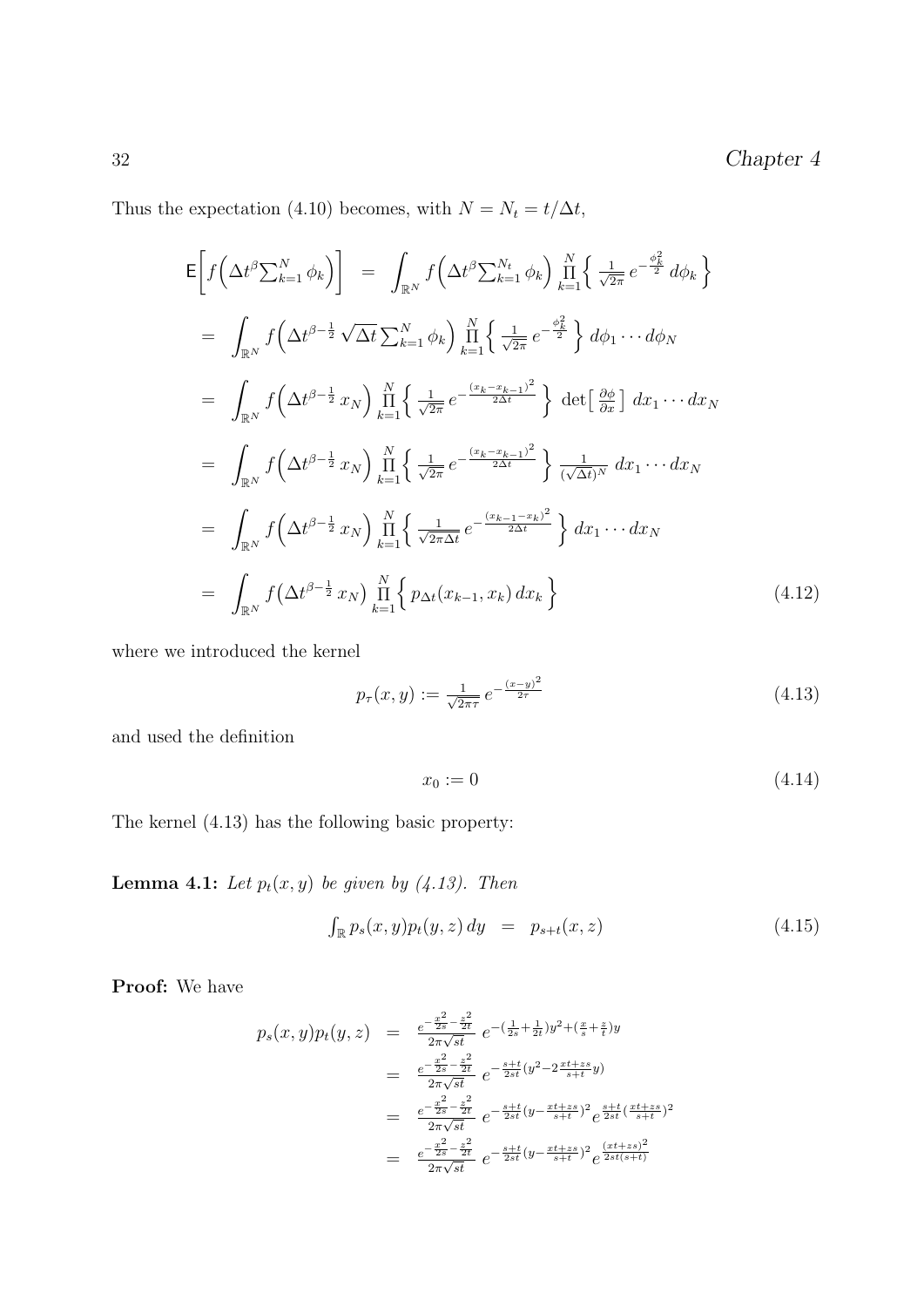$$
= \frac{1}{2\pi\sqrt{st}} e^{-x^2(\frac{1}{2s} - \frac{t}{2s(s+t)}) - z^2(\frac{1}{2t} - \frac{s}{2t(s+t)}) + \frac{xz}{s+t}} e^{-\frac{s+t}{2st}(y - \frac{xt+zs}{s+t})^2}
$$
  
\n
$$
= \frac{1}{2\pi\sqrt{st}} e^{-\frac{x^2}{2(s+t)} - \frac{z^2}{2(s+t)} + \frac{xz}{s+t}} e^{-\frac{s+t}{2st}(y - \frac{xt+zs}{s+t})^2}
$$
  
\n
$$
= \frac{1}{2\pi\sqrt{st}} e^{-\frac{(x-z)^2}{2(s+t)}} e^{-\frac{s+t}{2st}(y - \frac{xt+zs}{s+t})^2}
$$
(4.16)

Thus

$$
\int_{\mathbb{R}} p_s(x, y) p_t(y, z) \, dy = \frac{1}{2\pi\sqrt{st}} e^{-\frac{(x-z)^2}{2(s+t)}} \int_{\mathbb{R}} e^{-\frac{s+t}{2st}(y - \frac{xt+zs}{s+t})^2} dy
$$
\n
$$
= \frac{1}{2\pi\sqrt{st}} e^{-\frac{(x-z)^2}{2(s+t)}} \int_{\mathbb{R}} e^{-\frac{s+t}{2st}v^2} dv
$$
\n
$$
= \frac{1}{2\pi\sqrt{st}} e^{-\frac{(x-z)^2}{2(s+t)}} \sqrt{2\pi} \sqrt{\frac{st}{s+t}}
$$
\n
$$
= p_{s+t}(x, z)
$$

which proves the lemma.  $\blacksquare$ 

Using this lemma, we can actually perform the integrals over  $x_1, x_2, \cdots, x_{N-1}$ . We have

$$
\int_{\mathbb{R}} dx_1 \int_{\mathbb{R}} dx_2 \cdots \int_{\mathbb{R}} dx_{N-1} \underbrace{p_{\Delta t}(x_0, x_1) p_{\Delta t}(x_1, x_2)}_{\int dx_1 \to p_{2\Delta t}(x_0, x_2)} p_{\Delta t}(x_2, x_3) \cdots p_{\Delta t}(x_{N-1}, x_N)
$$
\n
$$
= \int_{\mathbb{R}} dx_2 \int_{\mathbb{R}} dx_3 \cdots \int_{\mathbb{R}} dx_{N-1} \underbrace{p_{2\Delta t}(x_0, x_2) p_{\Delta t}(x_2, x_3)}_{\int dx_2 \to p_{3\Delta t}(x_0, x_3)} \cdots p_{\Delta t}(x_{N-1}, x_N)
$$
\n
$$
= \int_{\mathbb{R}} dx_3 \cdots \int_{\mathbb{R}} dx_{N-1} p_{3\Delta t}(x_0, x_3) \cdots p_{\Delta t}(x_{N-1}, x_N)
$$
\n
$$
= \int_{\mathbb{R}} dx_{N-1} p_{(N-1)\Delta t}(x_0, x_{N-1}) p_{\Delta t}(x_{N-1}, x_N)
$$
\n
$$
= p_{N\Delta t}(x_0, x_N)
$$

Thus (4.12) simplifies to

$$
\mathsf{E}\left[f\left(\Delta t^{\beta}\sum_{k=1}^{N_t}\phi_k\right)\right] = \int_{\mathbb{R}^N}f\left(\Delta t^{\beta-\frac{1}{2}}x_N\right)\prod_{k=1}^N\left\{p_{\Delta t}(x_{k-1},x_k)\,dx_k\right\}
$$

$$
= \int_{\mathbb{R}^N}f\left(\Delta t^{\beta-\frac{1}{2}}x_N\right) \times p_{N\Delta t}(x_0,x_N)\,dx_N
$$

$$
\stackrel{N\Delta t=t}{=} \int_{\mathbb{R}^N}f\left(\Delta t^{\beta-\frac{1}{2}}x\right) \times \frac{1}{\sqrt{2\pi t}}e^{-\frac{x^2}{2t}}\,dx\tag{4.17}
$$

Hence, a nontrivial meaningful limit is obtained only for  $\beta = \frac{1}{2}$  $\frac{1}{2}$ .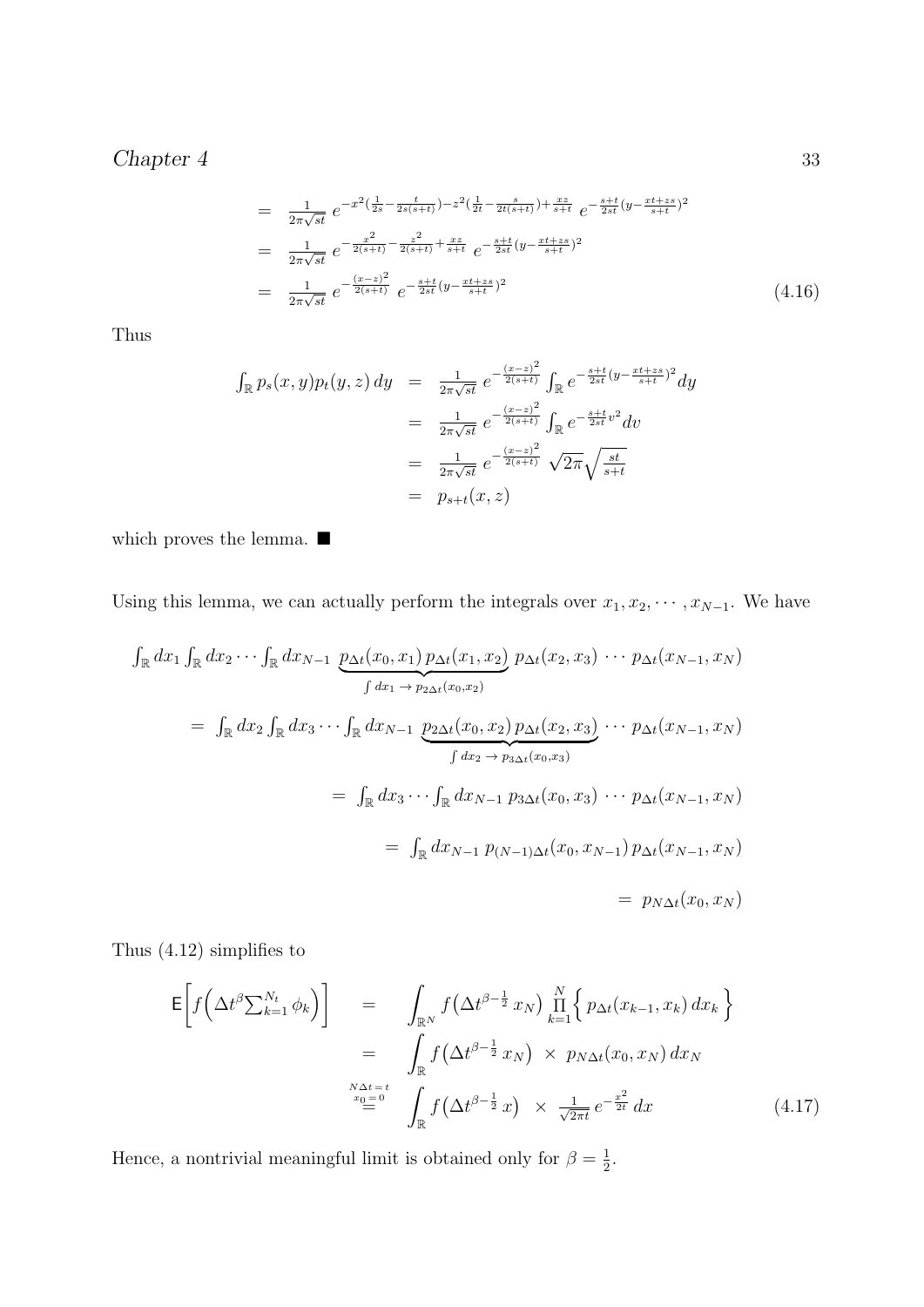Instead of labelling the x with  $k \in \{1, 2, ..., N_t\}$ , we label them with  $t_k := k\Delta t$  which has the meaning of time. In particular,  $t_N = N\Delta t = t$ . So, we rename  $x_k \to x_{k\Delta t} = x_{t_k}$ . With that, we write down the following very important

**Definition 4.1:** Let  $N_T = T/\Delta t$  and  $p_t(x, y) := \frac{1}{\sqrt{2}}$  $\frac{1}{2\pi t}\,e^{-\frac{(x-y)^2}{2t}}$  . Then the measure

$$
dW(\lbrace x_t \rbrace_{0 < t \le T} ) := \lim_{\Delta t \to 0} \prod_{k=1}^{N_T} p_{\Delta t}(x_{(k-1)\Delta t}, x_{k\Delta t}) dx_{k\Delta t} \tag{4.18}
$$

is called the Wiener measure and the family of random variables or integration variables  ${x_t}_{0 \leq t \leq T}$  is called a Brownian motion. In terms of i.i.d. random variables  $\phi_k \in \mathcal{N}(0,1)$ ,

$$
x_t := \lim_{\Delta t \to 0} \sqrt{\Delta t} \sum_{k=1}^{t/\Delta t} \phi_k \tag{4.19}
$$

Remark: The time discretized version of the Wiener measure, this is what we actually will usually use, is simply given by a product of Gaussian normal distributions. With  $N = N_T = T/\Delta t$  and  $t_k = k\Delta t$ ,

$$
dW(\lbrace x_{t_k} \rbrace_{0 < k \le N}) = \prod_{k=1}^{N} p_{\Delta t}(x_{t_{k-1}}, x_{t_k}) dx_{t_k}
$$
\n
$$
= \prod_{k=1}^{N} \lbrace e^{-\frac{(x_{t_k} - x_{t_{k-1}})^2}{2\Delta t}} \frac{dx_{t_k}}{\sqrt{2\pi\Delta t}} \rbrace
$$
\n
$$
= \prod_{k=1}^{N} \lbrace e^{-\frac{\phi_k^2}{2}} \frac{d\phi_k}{\sqrt{2\pi}} \rbrace
$$
\n(4.20)

where the last line in (4.20) is due to the substitution of variables, which is equivalent to the definition of Brownian motion in discrete time,

$$
x_{t_k} = \sqrt{\Delta t} \sum_{j=1}^k \phi_j \tag{4.21}
$$

from which we get the recursion

$$
x_{t_k} = x_{t_{k-1}} + \sqrt{\Delta t} \phi_k \qquad (4.22)
$$

The formulae (4.20,4.21,4.22) are very important and will be used over and over again.

Integrals with respect to the Wiener measure are computed according to the following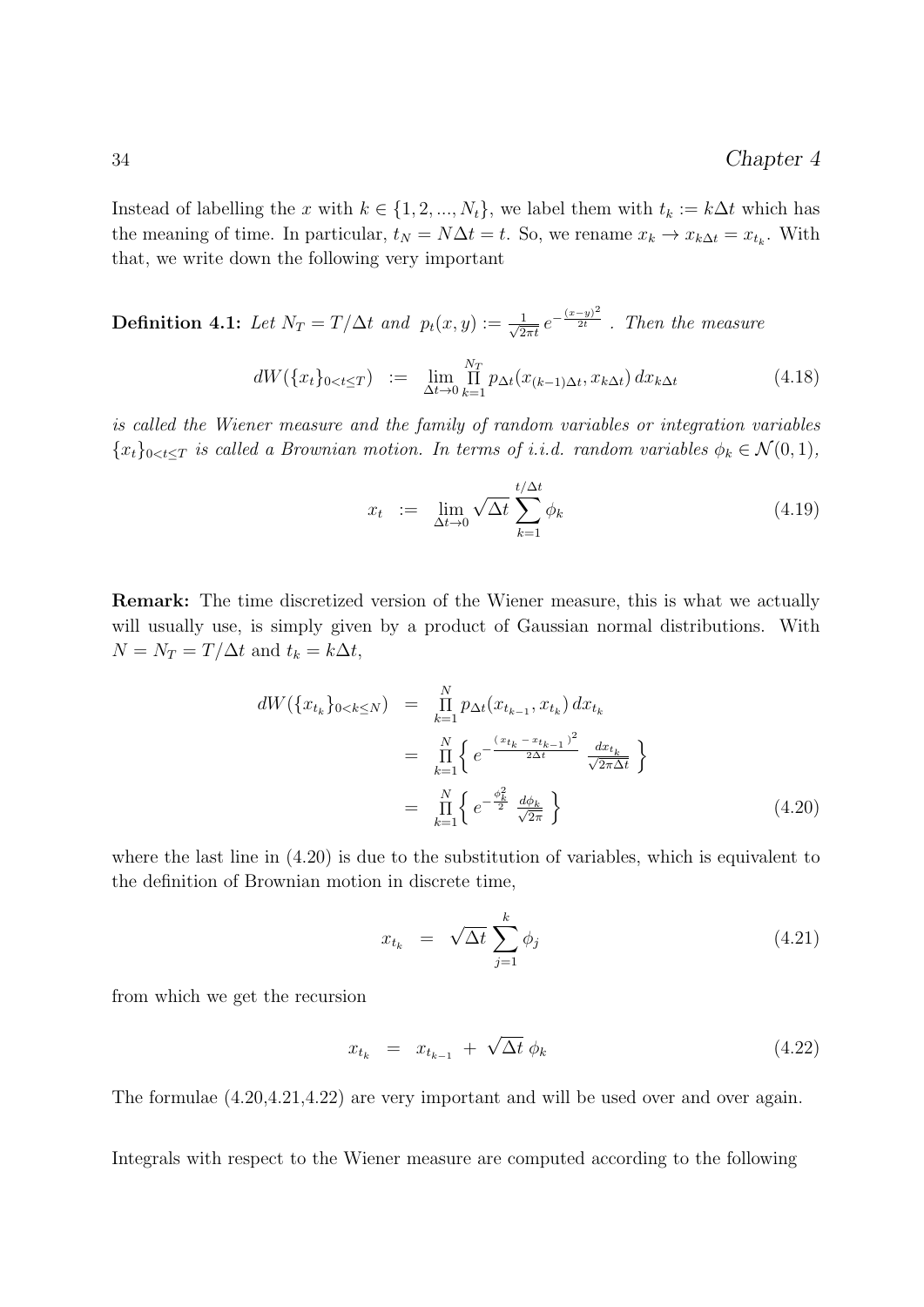**Theorem 4.1:** Let  $F : \mathbb{R}^m \to \mathbb{R}$  be some function and let  $0 =: t_0 < t_1 < \cdots < t_m \leq T$ . Then

$$
\int F(x_{t_1},...,x_{t_m}) dW(\lbrace x_t \rbrace_{0 < t \le T} ) = \int_{\mathbb{R}^m} F(x_{t_1},...,x_{t_m}) \prod_{\ell=1}^m p_{t_\ell - t_{\ell-1}}(x_{t_{\ell-1}}, x_{t_\ell}) dx_{t_\ell} \tag{4.23}
$$

Proof: The calculation is very similar to the calculation which lead to (4.17). Because of  $(4.15)$  only the  $x_{t_1},...,x_{t_m}$  integration variables survive. We are a bit less explicit and a bit more compact now:

$$
\int F(x_{t_1},...,x_{t_m}) dW(\lbrace x_t \rbrace_{0 < t \le T}) = \lim_{\Delta t \to 0} \int_{\mathbb{R}^{N_T}} F(x_{t_1},...,x_{t_m}) \prod_{k=1}^{N_T} p_{\Delta t}(x_{(k-1)\Delta t}, x_{k\Delta t}) dx_{k\Delta t}
$$
\n
$$
= \lim_{\Delta t \to 0} \int_{\mathbb{R}^{N_T}} F(x_{t_1},...,x_{t_m}) \prod_{k=1}^{N_{t_1}} p_{\Delta t}(...) dx_{k\Delta t} \prod_{k=N_{t_1}+1}^{N_{t_2}} p_{\Delta t}(...) dx_{k\Delta t} \times \cdots
$$
\n
$$
\cdots \times \prod_{k=N_{t_{m-1}+1}+1}^{N_{t_m}} p_{\Delta t}(...) dx_{k\Delta t}
$$
\n
$$
\stackrel{(4.15)}{=} \lim_{\Delta t \to 0} \int_{\mathbb{R}^m} F(x_{t_1},...,x_{t_m}) p_{t_1}(x_0, x_{t_1}) dx_{t_1} p_{t_2-t_1}(x_{t_1}, x_{t_2}) dx_{t_2} \times \cdots
$$
\n
$$
\cdots \times p_{t_m-t_{m-1}}(x_{t_{m-1}}, x_{t_m}) dx_{t_m}
$$
\n
$$
= \int_{\mathbb{R}^m} F(x_{t_1},...,x_{t_m}) \prod_{\ell=1}^m p_{t_\ell-t_{\ell-1}}(x_{t_{\ell-1}}, x_{t_\ell}) dx_{t_\ell}
$$

which coincides with  $(4.23)$ .

Now we return to (4.9) and put  $\beta = \frac{1}{2}$  $\frac{1}{2}$ . Then

$$
S_t = S_0 \exp\bigg\{\sigma \sqrt{\Delta t} \sum_{k=1}^{N_t} \phi_k - \frac{\sigma^2}{2} \Delta t \sum_{k=1}^{N_t} \phi_k^2 + O(\sqrt{\Delta t})\bigg\} \tag{4.24}
$$

The first term in the exponent converges to a Brownian motion  $x_t = \lim_{\Delta t \to 0}$ √  $\overline{\Delta t}\, \sum_{k=1}^{N_t} \phi_k$ and the last term vanishes, but what about the second term? There is the following

Theorem 4.2: Let

$$
I_{\Delta t} := \Delta t \sum_{k=1}^{N_t} \phi_k^2
$$

with  $N_t = t/\Delta t$  and  $\phi_1, \phi_2, \cdots$  being independent Gaussian random numbers with mean 0 and standard deviation 1. Then the following statements hold: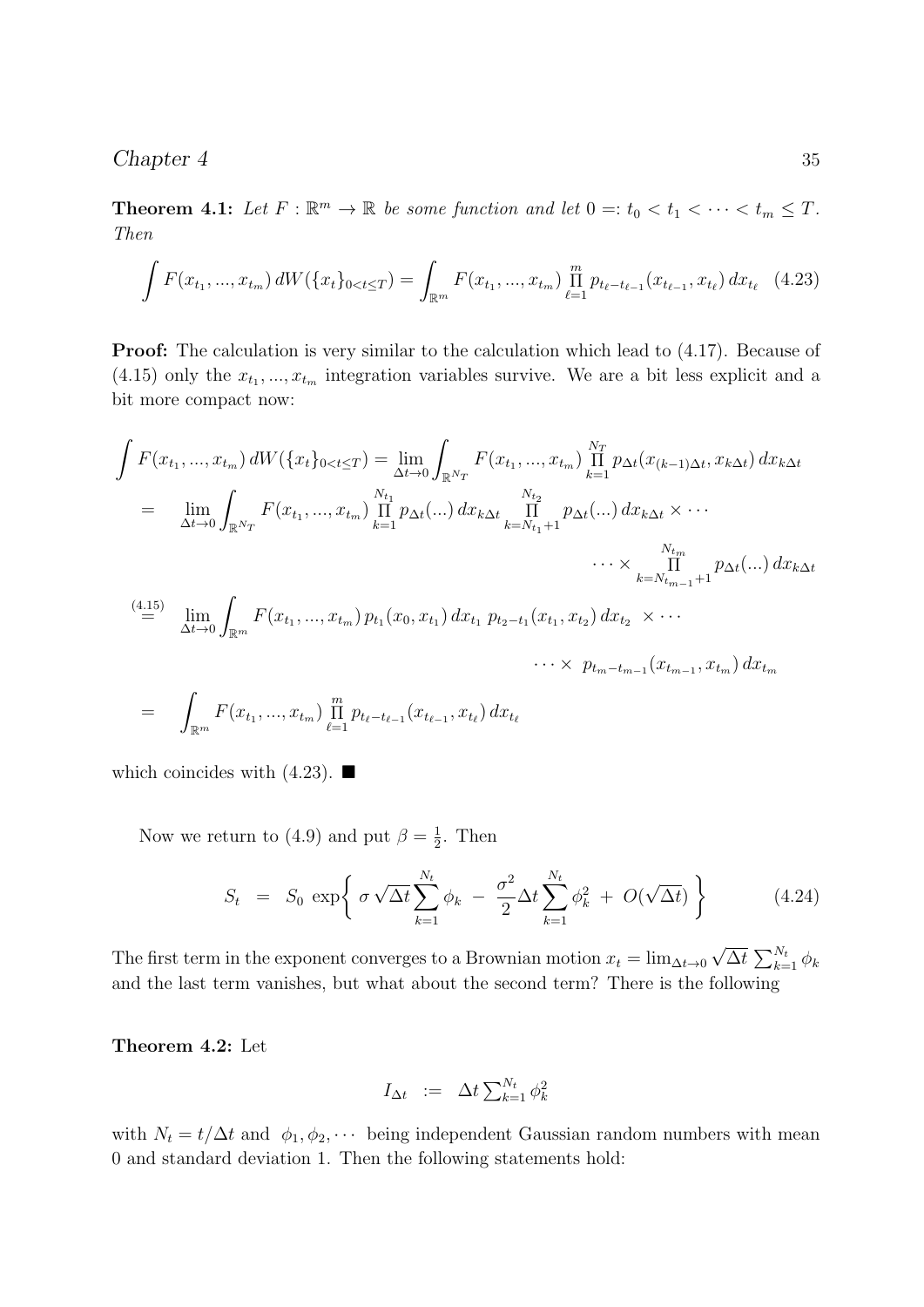a)  $\mathsf{E}[I_{\Delta t}] = t$ 

$$
b) \qquad V[I_{\Delta t}] = 2 t \Delta t
$$

c) 
$$
\lim_{\Delta t \to 0} \text{Prob} \Big[ |I_{\Delta t} - t| \geq \varepsilon \Big] = 0 \quad \forall \varepsilon > 0.
$$

More intuitively, we may rewrite the statement of part (c) simply as

$$
\lim_{\Delta t \to 0} I_{\Delta t} = \lim_{\Delta t \to 0} \Delta t \sum_{k=1}^{N_t} \phi_k^2 = t.
$$

Proof: For standard normal distributed random numbers we have

$$
E[\phi^2] = 1
$$
  
\n
$$
E[\phi^4] = 3
$$
  
\n
$$
V[\phi^2] = E[\phi^4] - (E[\phi^2])^2 = 2
$$

since more generally

$$
\mathsf{E}[\phi^{2n}] = (2n-1)!!
$$

Thus we get

$$
\mathsf{E}[I_{\Delta t}] = \Delta t \sum_{k=1}^{N_t} \mathsf{E}[\phi_k^2]
$$
  
=  $\Delta t \sum_{k=1}^{N_t} 1 = \Delta t N_t = t$ .

To calculate the variance, we rewrite it as a covariance since the covariance is a bilinear quantity where we can bring sums from inside to the outside of the covariance as follows:

$$
\begin{array}{rcl} \mathsf{V}[I_{\Delta t}] & = & \mathsf{Cov}[I_{\Delta t}, I_{\Delta t}] \\ \\ & = & \mathsf{Cov}\bigg[\,\Delta t \sum_{k=1}^{N_t} \phi_k^2 \ , \ \Delta t \sum_{\ell=1}^{N_t} \phi_\ell^2 \,\bigg] \\ \\ & = & (\Delta t)^2 \sum_{k,\ell=1}^{N_t} \mathsf{Cov}[\,\phi_k^2 \ , \ \phi_\ell^2 \,]\end{array}
$$

$$
= & (\Delta t)^2 \sum_{k,\ell=1}^{N_t} \delta_{k,\ell} \mathsf{Cov}[\,\phi_k^2 \ , \ \phi_k^2 \,]
$$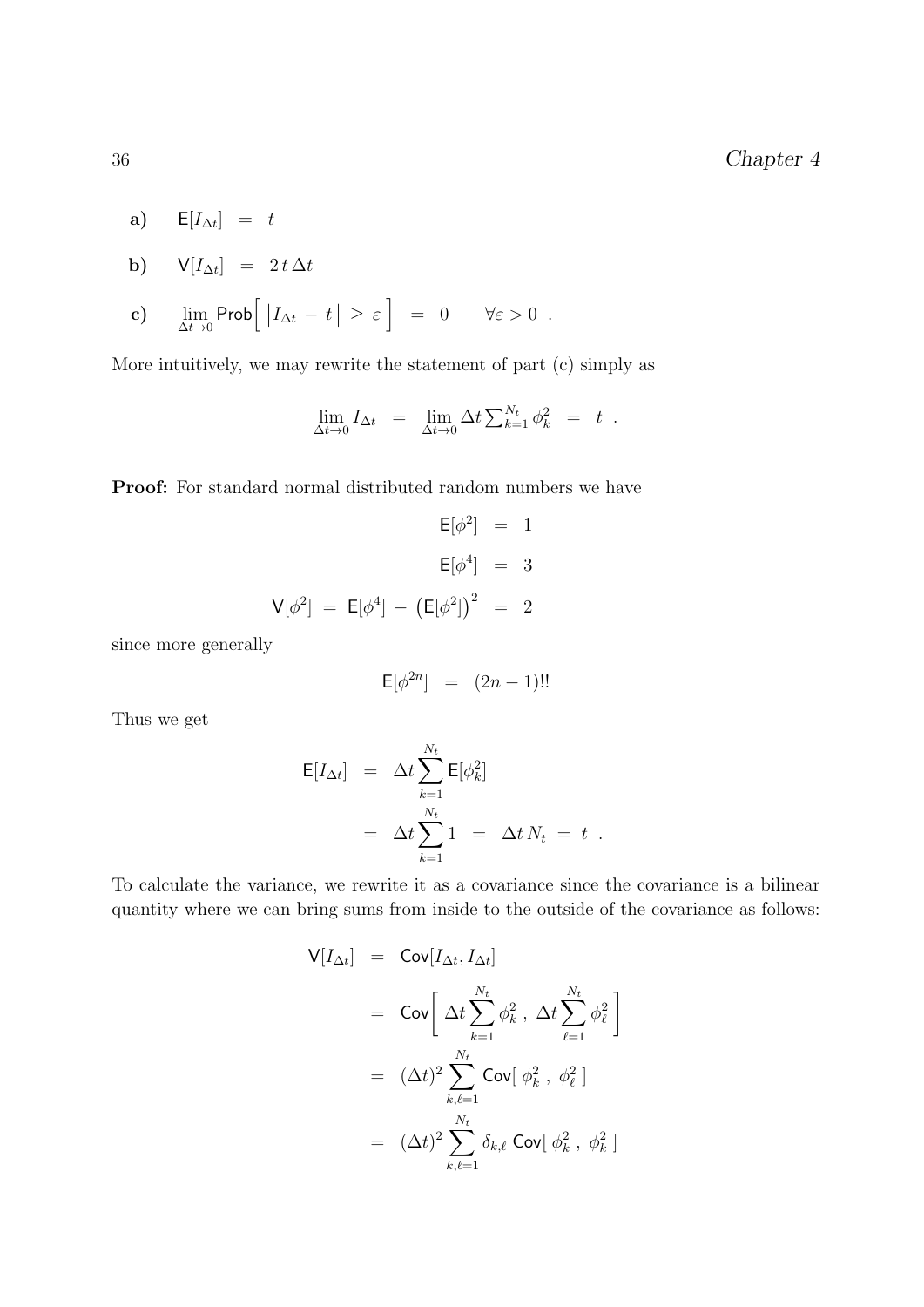$$
= (\Delta t)^2 \sum_{k=1}^{N_t} V[\phi_k^2]
$$

$$
= (\Delta t)^2 \sum_{k=1}^{N_t} 2
$$

$$
= 2t \Delta t.
$$

Now we use Chebyshev's inequality. It states that for any random variable  $X$  we have

$$
\mathsf{Prob}\Big(\left|X - \mathsf{E}[X]\right| \geq \varepsilon\Big) \leq \frac{\mathsf{V}[X]}{\varepsilon^2}
$$

Then we put  $X = I_{\Delta t}$  such that with the results from part (a) and (b) we obtain

$$
\mathrm{Prob}\Big(\left|\,I_{\Delta t}\,-\,t\,\right| \,\geq\,\varepsilon\,\Big)\;\,\leq\;\,\frac{2t\Delta t}{\varepsilon^2}\quad\mathop{\to}\limits^{\Delta t\to0}\quad 0
$$

This proves the theorem. ■

We summarize our results: The statistics of financial data suggests, as a first approximation, the stochastic model (4.4). A meaningful continuous time model is only obtained if the exponents in (4.6) are choosen to be  $\alpha = 1$  and  $\beta = \frac{1}{2}$  which results in

$$
\frac{S_{t_k} - S_{t_{k-1}}}{S_{t_{k-1}}} = \frac{\Delta S_{t_k}}{S_{t_{k-1}}} = \mu \Delta t + \sigma \sqrt{\Delta t} \phi_k
$$
\n(4.25)

In view of (4.11), in particular, the right hand side thereof, and recalling the relabelling  $x_k \to x_{k\Delta t}$ , we may write this as

$$
\frac{\Delta S_{t_k}}{S_{t_{k-1}}} = \mu \Delta t + \sigma (x_{t_k} - x_{t_{k-1}}) = \mu \Delta t + \sigma \Delta x_{t_k}
$$
\n(4.26)

or, in the continuous time limit  $\Delta t \to 0$ ,

$$
\frac{dS_t}{S_t} = \mu dt + \sigma dx_t \tag{4.27}
$$

.

where  $\{x_t\}_{0\leq t\leq T}$  is a Brownian motion. And we saw that the discrete time solution (4.24) of (4.26) (for  $\mu \neq 0$  there is an additional  $\mu N_t \Delta t$  in the exponent, as in (4.8)) converges to

$$
S_t = S_0 e^{\mu t + \sigma x_t - \frac{\sigma^2}{2}t} \tag{4.28}
$$

The solution (4.28) is usually refered to as a 'geometric Brownian motion'. In a following section we will rederive (4.28) as an application of the Ito-Lemma.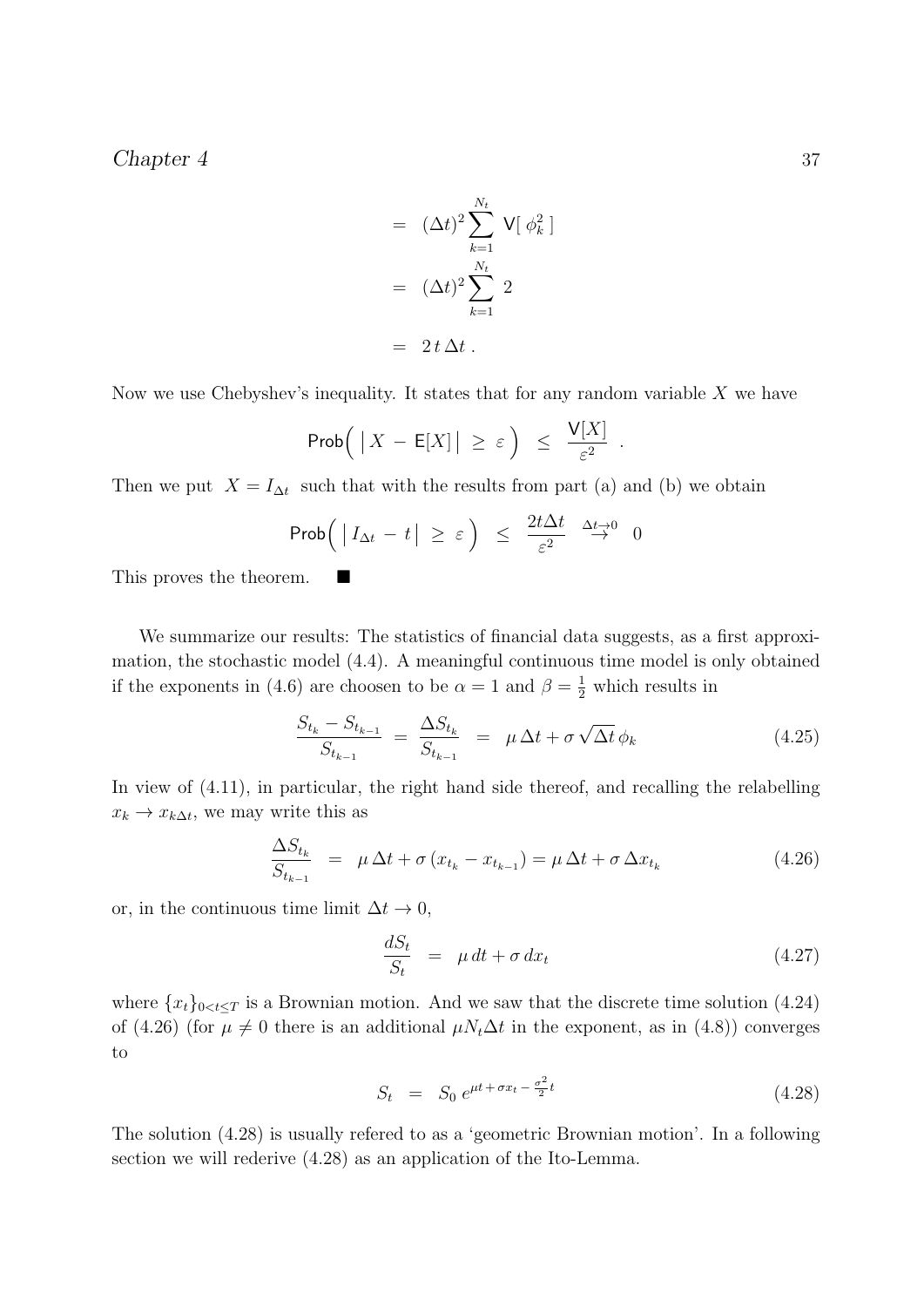**Definition 4.2:** Let  $\{x_t\}_{t\geq0}$  be a Brownian motion. Then the stochastic process (4.28),

$$
S_t = S_0 e^{\mu t + \sigma x_t - \frac{\sigma^2}{2}t} \tag{4.29}
$$

is called the **Black-Scholes model** for the asset price process  $\{S_t\}_{t\geq 0}$ . It is a solution of the stochastic differential equation (4.27),

$$
\frac{dS_t}{S_t} = \mu dt + \sigma dx_t \tag{4.30}
$$

Equation (4.30) is called the Black-Scholes Stochastic Differential Equation or Black-Scholes SDE (not to be confused with the Black-Scholes PDE which we discuss in Chapter 7).

In discrete time, Black-Scholes paths can be simulated through

$$
S_{t_k} = S_{t_{k-1}} \left( 1 + \mu \Delta t + \sigma \sqrt{\Delta t} \phi_k \right) \tag{4.31}
$$

with the  $\phi_k$  being standard normal distributed random numbers.

#### Excel/VBA-Demos:

- a) Show through simulation that for small  $\Delta t$  the  $S_{t_k}$ 's calculated iteratively through (4.31) and directly through (4.29) are approximately equal.
- b) Confirm part (c) of Theorem 4.2. That is, show through simulation that in discrete time for small  $\Delta t$

$$
I_{\Delta t} := \Delta t \sum_{k=1}^{N_t} \phi_k^2 \approx t .
$$

Völlig analog zum Theorem 4.2 kann man die folgende leichte Verallgemeinerung beweisen:

**Theorem 4.3:** Es sei  $\{x_t\}_{t\geq 0}$  eine Brownsche Bewegung und  $f : [0, T] \to \mathbb{R}$  sei eine beliebige Funktion. Für eine Diskretisierung  $\{0, \Delta t, 2\Delta t, \cdots, N\Delta t = T\}$  des Intervalls  $[0, T]$  definieren wir die Grösse

$$
I_{\Delta t}(f) := \sum_{k=1}^{N} f(t_k) (x_{t_k} - x_{t_{k-1}})^2 = \Delta t \sum_{k=1}^{N_t} f(t_k) \phi_k^2
$$
 (4.32)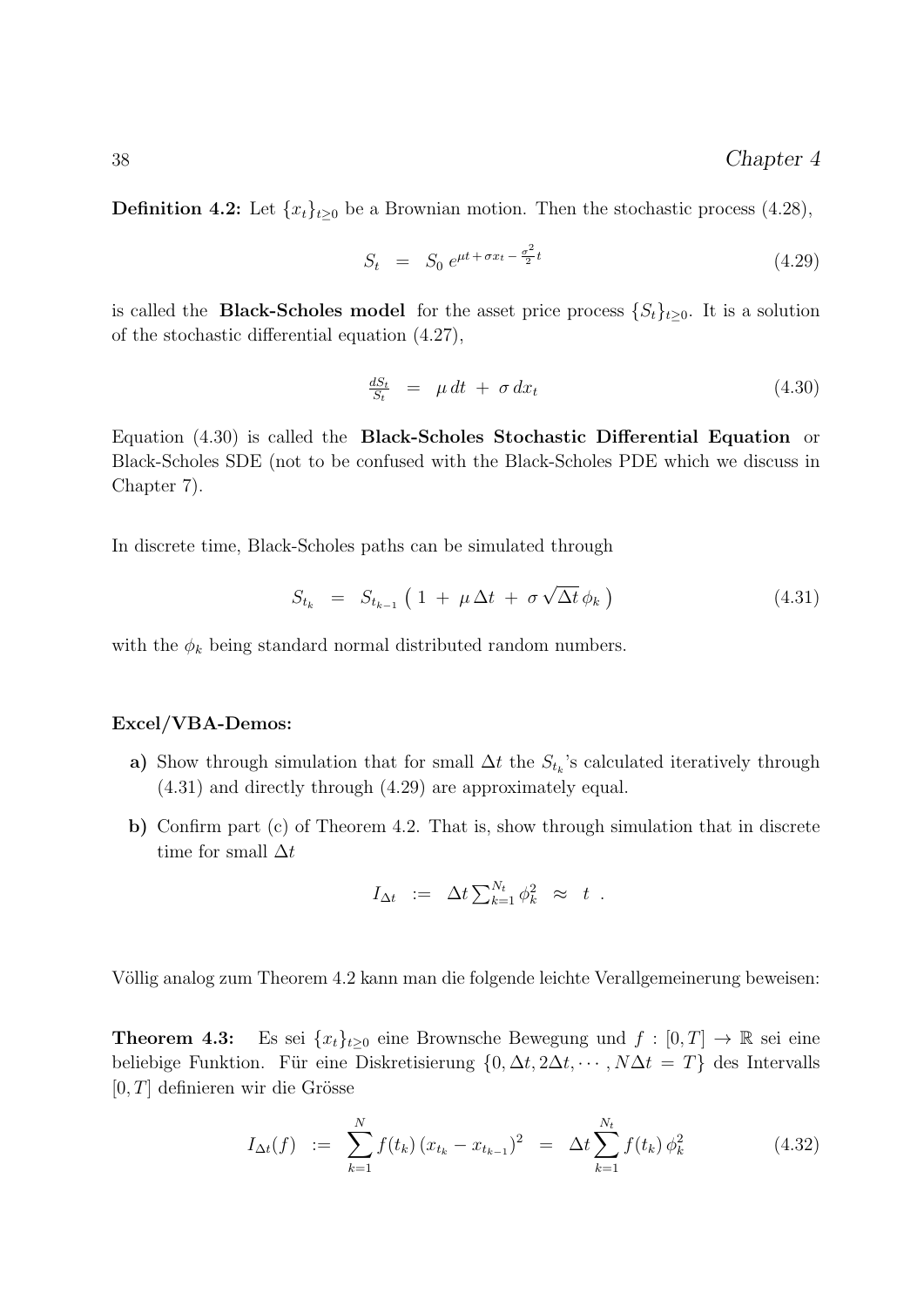Dann gilt

$$
\lim_{\Delta t \to 0} I_{\Delta t}(f) = \int_0^T f(t) dt . \qquad (4.33)
$$

Dabei ist der Limes im folgenden Sinne zu verstehen:

$$
\lim_{\Delta t \to 0} \mathsf{Prob} \Big[ \left| I_{\Delta t}(f) - \int_0^T f(t) \, dt \right| \geq \varepsilon \Big] = 0 \qquad \forall \varepsilon > 0 \; .
$$

Aus diesem Theorem ergeben sich dann die

Rechenregeln für die Brownsche Bewegung: Schreibt man den Ausdruck in (4.32) im Limes  $\Delta t \to 0$  als  $\int_0^T f(t) (dx_t)^2$ , dann liest sich die Gleichung (4.33) folgendermaßen:

$$
\int_0^T f(t) \, (dx_t)^2 \quad = \quad \int_0^T f(t) \, dt \tag{4.34}
$$

Die Gültigkeit dieser Gleichung (4.34) wird üblicherweise in der kompakten Notation

$$
(dx_t)^2 = dt \t\t(4.35)
$$

zum Ausdruck gebracht, obwohl die Gleichung (4.35) nur für sich genommen, etwa wieder mit endlicher Diskretisierung  $dt \to \Delta t > 0$ , ja nicht richtig ist: Die Brownsche Bewegung ist gegeben durch (bei endlicher Diskretisierung)

$$
x_{t_k} = \sqrt{\Delta t} \sum_{j=1}^k \phi_j \tag{4.36}
$$

mit standard-normalverteilten Zufallszahlen  $\phi_j$ , also ist

$$
(dx_t)^2 \leftarrow (\Delta x_{t_k})^2 = (x_{t_k} - x_{t_{k-1}})^2 = (\sqrt{\Delta t} \phi_k)^2 = \Delta t \phi_k^2 \neq \Delta t \to dt \qquad (4.37)
$$

Erst wenn die Gleichung (4.37) über k summiert wird und dann der Limes  $\Delta t \rightarrow 0$ genommen wird (und vorher vielleicht noch mit einem beliebigen Faktor  $f_{t_k}$  multipliziert wird), also erst nach Anwenden der Operation

$$
\lim_{\Delta t \to 0} \sum_{k=1}^{N} f_{t_k} \cdots \qquad \text{mit } N = \frac{T}{\Delta t} \to \infty \qquad (4.38)
$$

erhält man aus (4.37) eine korrekte Identität. Allerdings, wenn man eine formale Rechnung macht, in der  $dt$ 's und  $dx_t$ 's vorkommen, hat man das Anwenden der Operation (4.38) am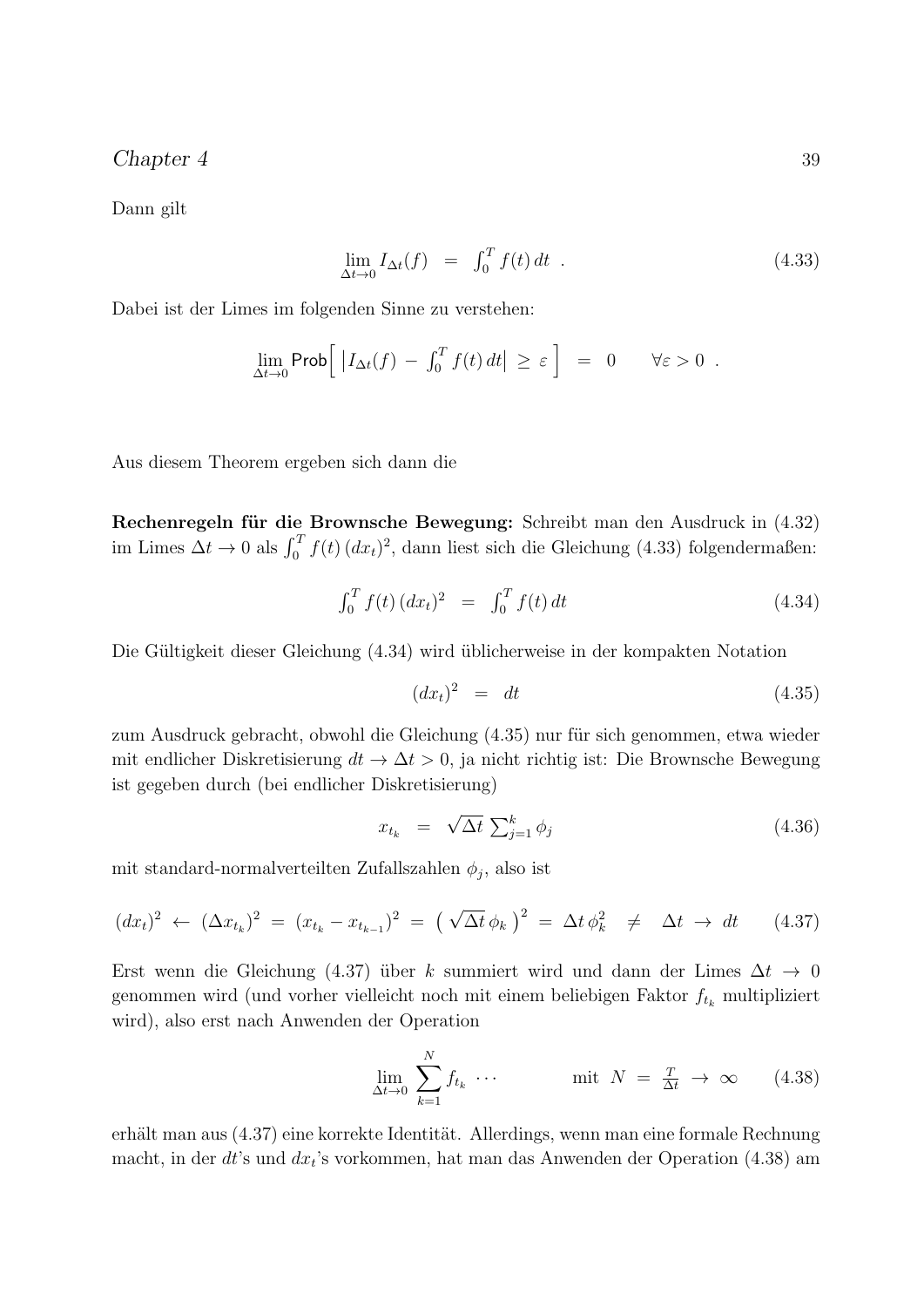Ende der Rechnung üblicherweise immer vor um dann zu konkreten Zahlen zu kommen, und deshalb werden wir also im weiteren Verlauf der Vorlesung bei solchen Rechnungen immer die folgenden Rechenregeln

$$
(dxt)2 = dtdxt dt = 0(dt)2 = 0
$$
 (4.39)

verwenden.

Da die Rechenregel  $(dx_t)^2 = dt$  insbesondere für die Ito-Formel und die Definition von stochastischen Integralen sehr wichtig ist, das ist nämlich die Ursache dafür, dass es ¨uberhaupt unterschiedliche Definitionen von stochastischen Integralen wie Ito- und Stratonovich-Integrale gibt, wollen wir neben den Theoremen 4.2 und 4.3 noch das folgende Theorem 4.4 beweisen, was diese Rechenregel ebenfalls noch einmal plausibilisieren tut.

**Theorem 4.4:** Es sei  $\{x_t\}_{t>0}$  eine Brownsche Bewegung und  $f : [0, T] \to \mathbb{R}$  sei eine beliebige Funktion. Für eine Diskretisierung  $\{0, \Delta t, 2\Delta t, \cdots, N\Delta t = T\}$  des Intervalls  $[0, T]$  definieren wir die Grösse

$$
I_{\Delta t}(f) := \sum_{k=1}^{N} f(t_k) (x_{t_k} - x_{t_{k-1}})^2 = \Delta t \sum_{k=1}^{N_t} f(t_k) \phi_k^2
$$
 (4.40)

Gegeben sei eine weitere beliebige Funktion von einer Variablen  $F : \mathbb{R} \to \mathbb{R}$ , in die wir das  $I_{\Delta t}(f)$  einsetzen wollen. Dann gilt:

$$
\lim_{\Delta t \to 0} \mathsf{E}\Big[ F\big(I_{\Delta t}(f)\big) \Big] = F\big(\int_0^T f(t) \, dt\big) \tag{4.41}
$$

Dabei bezeichne das  $E[\cdot]$  auf der linken Seite von (4.41) den Erwartungswert bezüglich des Wiener-Masses.

Proof: Wir wollen annehmen, dass das F Fourier-transformierbar ist. Also das F habe die Darstellung (wir wählen hier die Mathematiker-Konvention und verteilen die  $2\pi$ 's symmetrisch auf Hin- und Rücktransformierte)

$$
F(x) = \int_{\mathbb{R}} \hat{F}(q) e^{iqx} \frac{dq}{\sqrt{2\pi}}
$$
 (4.42)

mit der Fouriertransformierten

$$
\hat{F}(q) = \int_{\mathbb{R}} F(x) e^{-iqx} \frac{dx}{\sqrt{2\pi}}
$$
\n(4.43)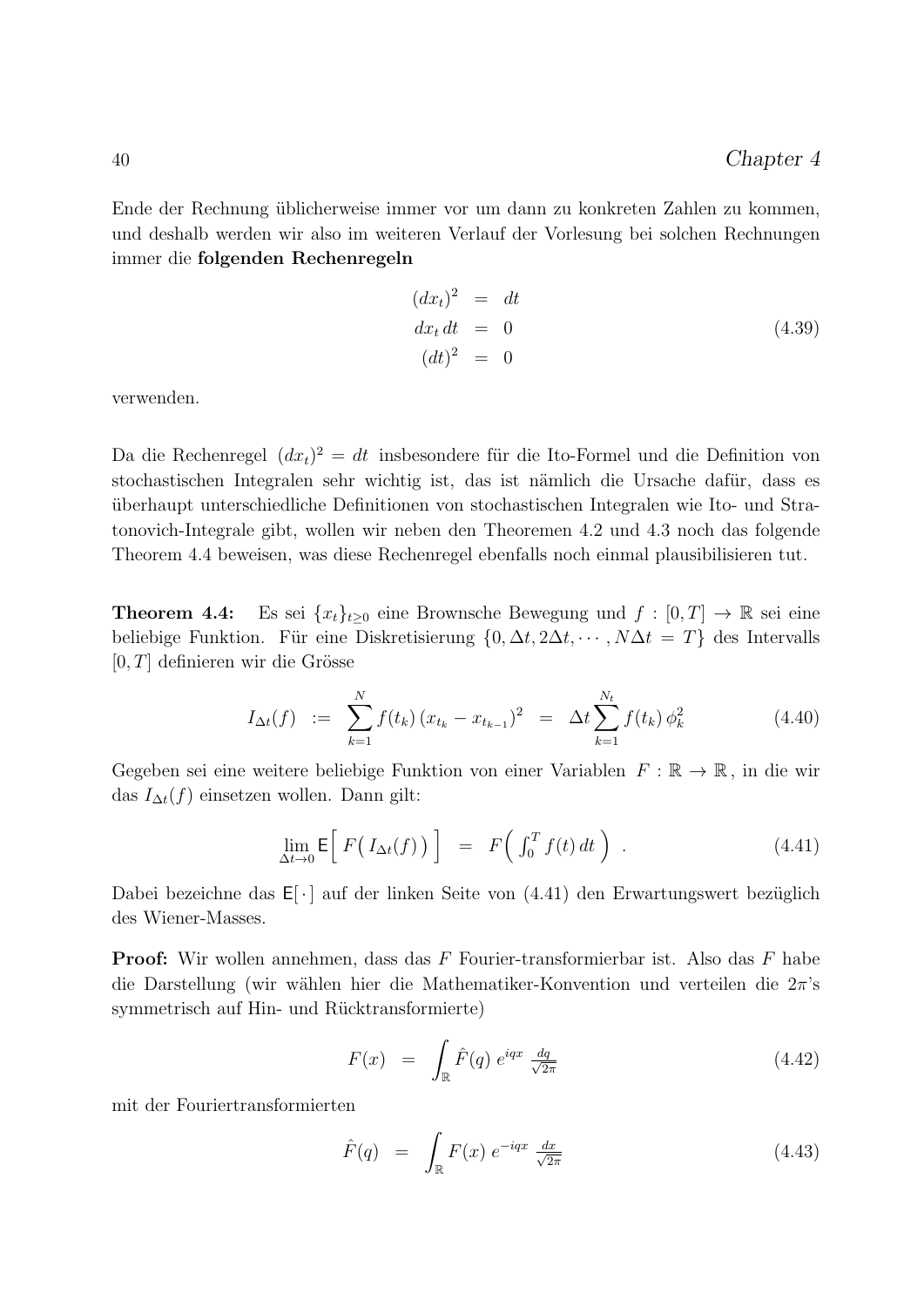$\mbox{Dann}$ können wir schreiben

$$
F(I_{\Delta t}(f)) = \int_{\mathbb{R}} \hat{F}(q) e^{iq I_{\Delta t}(f)} \frac{dq}{\sqrt{2\pi}}
$$

und bekommen

$$
\mathsf{E}\Big[\;F\big(\;I_{\Delta t}(f)\;\big)\;\Big] \;\;=\;\; \int_{\mathbb{R}}\hat{F}(q)\;\mathsf{E}\big[\;e^{iq\;I_{\Delta t}(f)}\;\big]\;\frac{dq}{\sqrt{2\pi}}\tag{4.44}
$$

Nun ist mit $N = N_t = T/\Delta t$ und $f_{t_k} \equiv f(t_k)$ 

$$
\begin{split}\n\mathsf{E}\left[\ e^{iq\,I_{\Delta t}(f)}\ \right] &= \int_{\mathbb{R}^N} \exp\left\{\ iq\,\Delta t \sum_{k=1}^N f(t_k)\,\phi_k^2\ \right\} \prod_{k=1}^N e^{-\frac{\phi_k^2}{2}} \frac{d\phi_k}{\sqrt{2\pi}} \\
&= \int_{\mathbb{R}^N} \prod_{k=1}^N e^{-\frac{1}{2}\left(1-2iq\Delta t f_{t_k}\right)\phi_k^2} \frac{d\phi_k}{\sqrt{2\pi}} \\
&= \prod_{k=1}^N \frac{1}{\sqrt{1-2iq\Delta t f_{t_k}}} \\
&= \exp\left\{-\frac{1}{2}\sum_{k=1}^N \log\left[1-2iq\Delta t f_{t_k}\right]\ \right\}\n\end{split}
$$

Mit  $\log[1+x] = x + O(x^2)$  bekommen wir dann

$$
\mathsf{E}\left[\ e^{iqI_{\Delta t}(f)}\right] = \exp\left\{ +\frac{1}{2}\sum_{k=1}^{N} 2iq\Delta t f_{t_k} + O(\Delta t) \right\}
$$
\n
$$
\xrightarrow{\Delta t \to 0} \exp\left\{ +iq\int_0^T f_t dt \right\}
$$
\n(4.45)

und wenn wir (4.45) in (4.44) einsetzen schliesslich

$$
\lim_{\Delta t \to 0} \mathsf{E} \Big[ F\big( I_{\Delta t}(f) \big) \Big] = \lim_{\Delta t \to 0} \int_{\mathbb{R}} \hat{F}(q) \, \mathsf{E} \Big[ e^{iq I_{\Delta t}(f)} \Big] \, \frac{dq}{\sqrt{2\pi}}
$$
\n
$$
\stackrel{(4.45)}{=} \int_{\mathbb{R}} \hat{F}(q) \, \exp \big\{ + iq \int_0^T f(t) \, dt \big\} \, \frac{dq}{\sqrt{2\pi}}
$$
\n
$$
\stackrel{(4.42)}{=} F\Big( \int_0^T f(t) \, dt \Big)
$$

Damit ist das Theorem bewiesen.  $\blacksquare$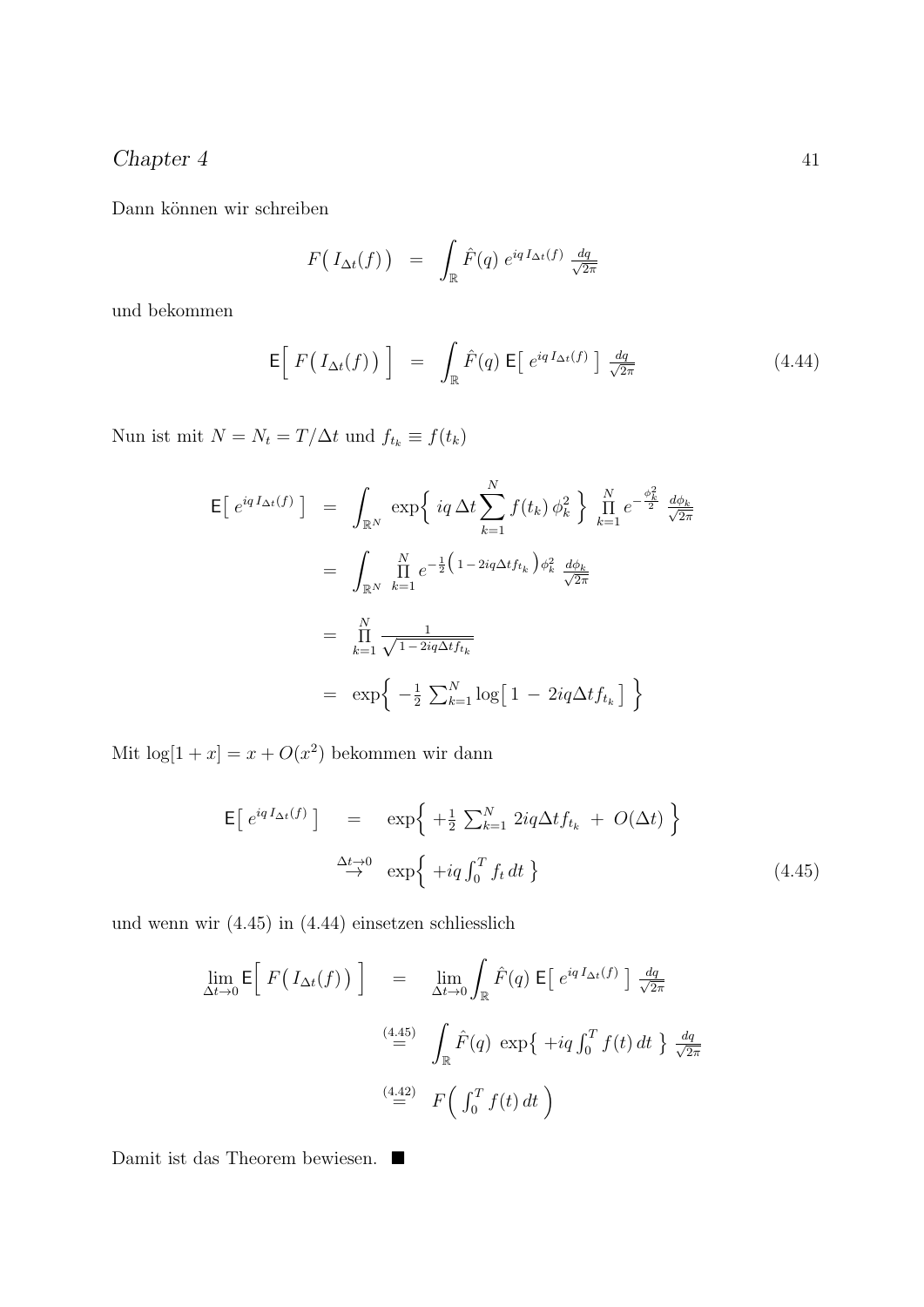#### Die Ito-Formel:

Das ist jetzt keine grosse Sache mehr, die wesentliche Arbeit haben wir schon gemacht. Es sei  $f = f(x)$  eine beliebige Funktion. Für das x wollen wir die Brownsche Bewegung  $x_t$  in das f einsetzen. Wir betrachten die Differenz  $f(x_T) - f(x_0)$  für einen gegebenen Zeithorizont  $T > 0$  und schreiben

$$
f(x_T) - f(x_0) = \sum_{k=1}^{N} \{ f(x_{t_k}) - f(x_{t_{k-1}}) \}
$$
\n(4.46)

mit  $t_k = k\Delta t$  und  $N = T/\Delta t$  so dass  $t_N = N\Delta t = T$  wie üblich. Da wir am Ende den Limes  $\Delta t \to 0$  nehmen wollen, schreiben wir gleich dt anstatt  $\Delta t$  und  $dx_t$  anstatt  $\Delta x_t$ . Also etwa  $t_k = k dt$  und  $dx_{t_k} = x_{t_k} - x_{t_{k-1}} = \sqrt{dt} \phi_k$ . Wir haben dann also:

$$
x_{t_k} = x_{t_{k-1}} + dx_{t_k} \tag{4.47}
$$

Mit dem Satz von Taylor können wir dann schreiben:

$$
f(x_{t_k}) = f(x_{t_{k-1}} + dx_{t_k})
$$
\n
$$
= f(x_{t_{k-1}}) + f'(x_{t_{k-1}}) dx_{t_k} + \frac{1}{2} f''(x_{t_{k-1}}) (dx_{t_k})^2 + \frac{1}{3!} f'''(x_{t_{k-1}}) (dx_{t_k})^3 + \cdots
$$
\n(4.48)

Jetzt benutzen wir die Rechenregeln für die Brownsche Bewegung:

$$
(dx_{t_k})^2 = dt
$$

und

$$
(dx_{t_k})^3 = (dx_{t_k})^2 dx_{t_k} = dt dx_{t_k} = 0
$$

Also bekommen wir im Limes  $\Delta t \to 0$ :

$$
f(x_{t_k}) = f(x_{t_{k-1}}) + f'(x_{t_{k-1}}) dx_{t_k} + \frac{1}{2} f''(x_{t_{k-1}}) dt + \frac{1}{3!} f'''(x_{t_{k-1}}) \times 0
$$
  
=  $f(x_{t_{k-1}}) + f'(x_{t_{k-1}}) dx_{t_k} + \frac{1}{2} f''(x_{t_{k-1}}) dt$  (4.49)

oder

$$
df(x_{t_k}) := f(x_{t_k}) - f(x_{t_{k-1}}) = f'(x_{t_{k-1}}) dx_{t_k} + \frac{1}{2} f''(x_{t_{k-1}}) dt \qquad (4.50)
$$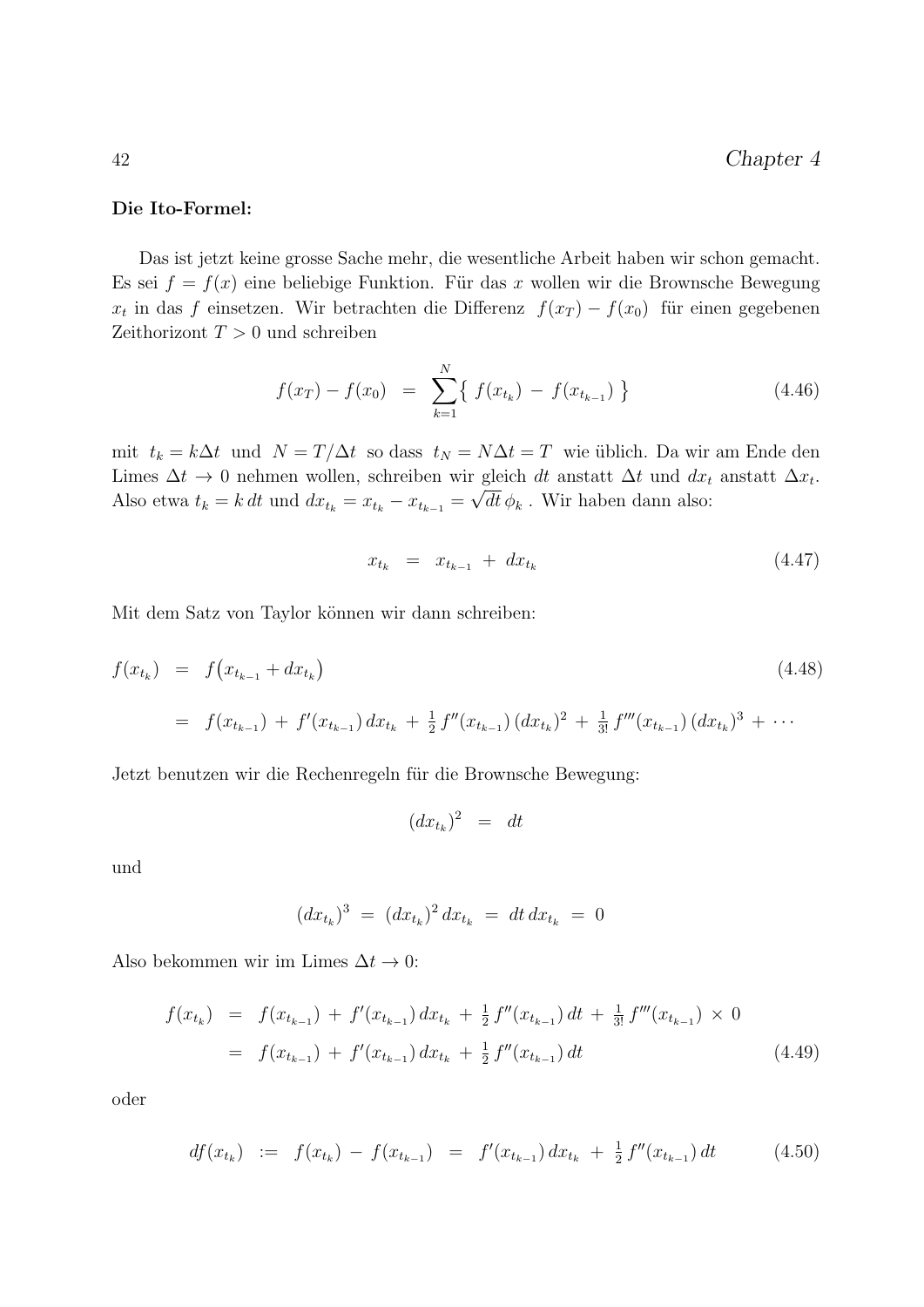Gleichung (4.50) wird auch als Ito-Formel in differentieller Version bezeichnet. Wenn wir (4.50) in (4.46) einsetzen, bekommen wir

$$
f(x_T) - f(x_0) = \sum_{k=1}^{N} \{ f(x_{t_k}) - f(x_{t_{k-1}}) \}
$$
  

$$
= \sum_{k=1}^{N} \{ f'(x_{t_{k-1}}) dx_{t_k} + \frac{1}{2} f''(x_{t_{k-1}}) dt \}
$$
  

$$
\stackrel{\Delta t \to 0}{=} \int_0^T f'(x_t) dx_t + \frac{1}{2} \int_0^T f''(x_t) dt
$$
(4.51)

Das erste Integral in (4.51), wir ersetzten zum Zwecke der Definition den Integranden f' durch ein  $f$ ,

$$
\int_0^T f(x_t) \, dx_t \ := \ \lim_{\Delta t \to 0} \sum_{k=1}^N f(x_{t_{k-1}}) \, dx_{t_k} \tag{4.52}
$$

wird auch als ein stochastisches Ito-Integral bezeichnet. Neben solchen stochastischen Ito-Integralen gibt es auch stochastische Stratonovich-Integrale, diese sind folgendermassen definiert

$$
\int_0^T f(x_t) \circ dx_t \ := \ \lim_{\Delta t \to 0} \sum_{k=1}^N f\left(\frac{x_{t_{k-1}} + x_{t_k}}{2}\right) dx_{t_k} \tag{4.53}
$$

Man tut also das f nicht am 'linken Randpunkt'  $x_{t_{k-1}}$  evaluieren, sondern am 'Intervallmittelpunkt'  $\frac{x_{t_{k-1}}+x_{t_k}}{2}$ . Bei den üblichen deterministischen Riemann-Integralen wie man sie aus der Analysis kennt, spielt das natürlich keine Rolle und im Limes Rechteckbreite gegen Null kommt da immer dasselbe raus. Das liegt daran, dass  $(dt)^2 = 0$  ist oder wenn die deterministische Integrationsvariable ein x ist,  $(dx)^2 = 0$ . Für eine Brownsche Bewegung ist nun aber  $(dx_t)^2 \neq 0$  und das hat die folgende, auf den ersten Blick doch etwas gewöhnungsbedürftige Konsequenz:

Theorem 4.5: Für stochastische Ito- und Stratonovich-Integrale besteht der folgende Zusammenhang:

$$
\int_0^T f(x_t) \circ dx_t = \int_0^T f(x_t) dx_t + \frac{1}{2} \int_0^T f'(x_t) dt \qquad (4.54)
$$

für eine beliebige Funktion  $f = f(x)$ .

**Proof:** Mit  $dx_{t_k} = x_{t_k} - x_{t_{k-1}}$  haben wir

$$
\frac{x_{t_{k-1}} + x_{t_k}}{2} = x_{t_{k-1}} + \frac{x_{t_k} - x_{t_{k-1}}}{2} = x_{t_{k-1}} + \frac{dx_{t_k}}{2}
$$